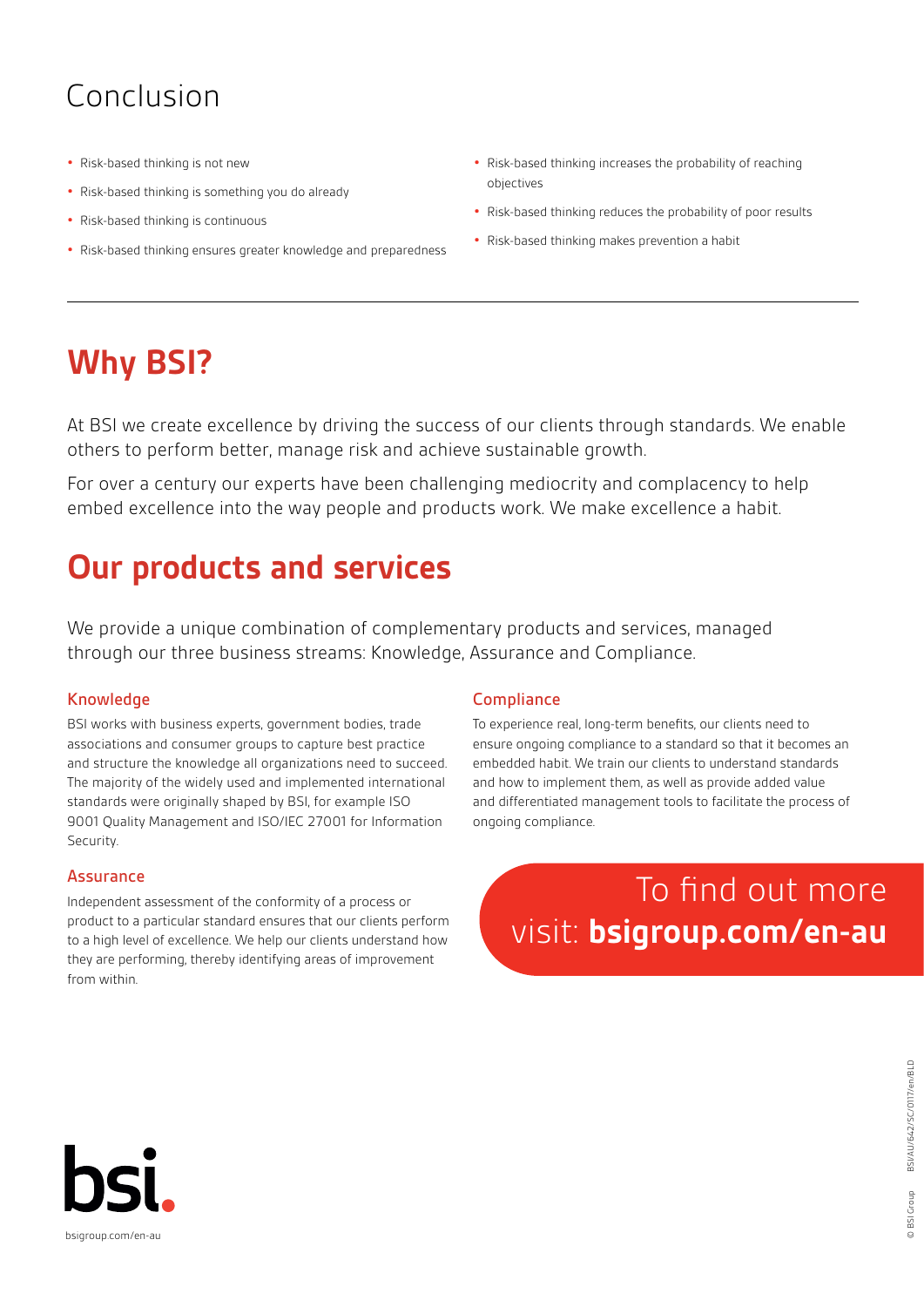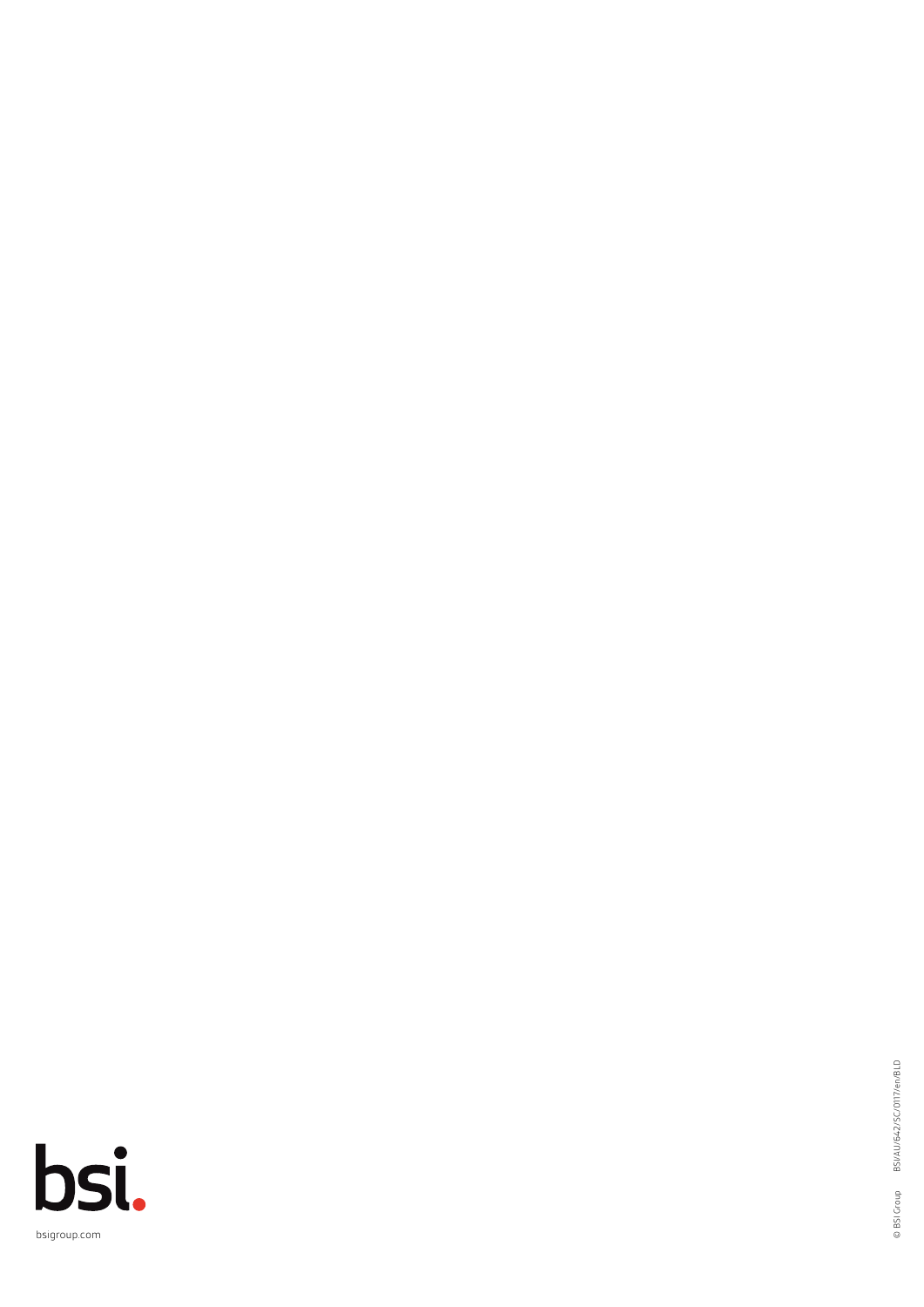

# The importance of risk in quality management Whitepaper



... making excellence a habit."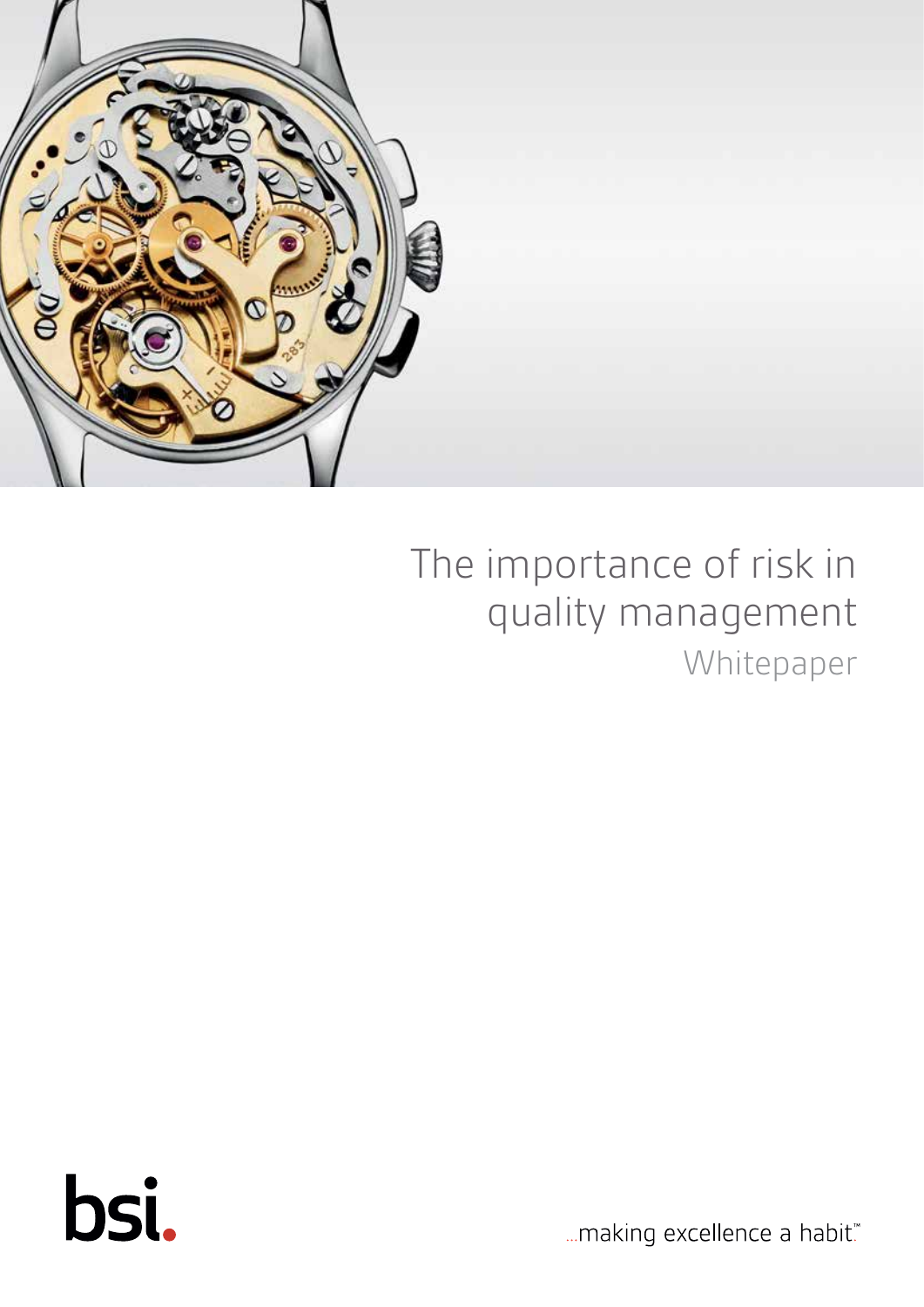# Background and overview to the **ISO 9001:2015** revision

As an International Standard, ISO 9001 is subject to review on a regular basis. When considering the 2015 revision, the committee responsible decided that change was necessary in order to:

- **•** Adapt to a changing world
- **•** Enhance an organization's ability to satisfy its customers
- **•** Provide greater focus on the customer
- **•** Provide a consistent foundation for the future
- **•** Reflect the increasingly complex environments in which organizations operate
- **•** Ensure the new standard reflects the needs of all interested parties

The research that was carried out as part of the review process recognized that several other important changes were required since the last major change in 2000. These were:

- **•** Providing a foundation for the integration with other management systems
- **•** Introducing risk-based thinking, now prevalent in many organizations
- **•** Aligning the QMS policy and objectives with the strategy of an organization
- **•** Providing greater flexibility with documentation

To facilitate the integration of management system standards by users, a new common format has been developed by ISO to use in all management system standards. This is known as Annex SL or the High Level Structure and provides a standardized core text and structure for all ISO management system standards.

The structure of Annex SL and therefore all ISO management system standards in the future is:

| <b>Clause 1</b>     | Scope                       |
|---------------------|-----------------------------|
| Clause <sub>2</sub> | Normative references        |
| <b>Clause 3</b>     | Terms and definitions       |
| Clause 4            | Context of the organization |
| <b>Clause 5</b>     | Leadership                  |
| <b>Clause 6</b>     | Planning                    |
| <b>Clause 7</b>     | Support                     |
| <b>Clause 8</b>     | Operation                   |
| <b>Clause 9</b>     | Performance evaluation      |
| <b>Clause 10</b>    | Improvement                 |

The fundamental objective of ISO 9001 however remains the same, which is to provide confidence in the organization's ability to consistently provide customers with conforming goods and services, and to enhance customer satisfaction.

# Why is managing risk important in a quality management system?

Risk-based thinking is something we all do automatically and often sub-consciously to get the best result. The concept of risk has always been implicit in ISO 9001 – this revision makes it more explicit and builds it into the whole management system.

- **•** Risk-based thinking ensures risk is considered from the beginning and throughout the process approach
- **•** Risk-based thinking makes proactive action part of strategic planning
- **•** Risk is often thought of only in the negative sense. Risk-based thinking can also help to identify opportunities. This can be considered to be the positive side of risk.

One of the key changes in the 2015 revision of ISO 9001 is to establish a systematic

approach to risk, rather than treating it as a single component of a quality management system.

In previous editions of ISO 9001, a clause on preventive action was separated from the whole. Now risk is considered and included throughout the standard.

By taking a risk-based approach, an organization becomes proactive rather than purely reactive, preventing or reducing undesired effects and promoting continual improvement.

For all types of organizations, there is a need to understand the risks being taken when seeking to achieve objectives and attain the desired level of reward. Organizations need to understand the overall level of risk embedded within their processes and

activities. The concept of "risk" in the context of ISO 9001 relates to the uncertainty of achieving the objectives of the system, which is to provide products and services that conform to customers' requirements. By understanding those risks and exploring ways in which the risks can be mitigated, the organization will also have an opportunity to drive change and improvement.

Also remember that as Annex SL is the framework for all ISO management system standards, "risk" will be a common theme across them all. In this context it may be worth considering taking an enterprise-wide approach to Risk Management to assist future integration.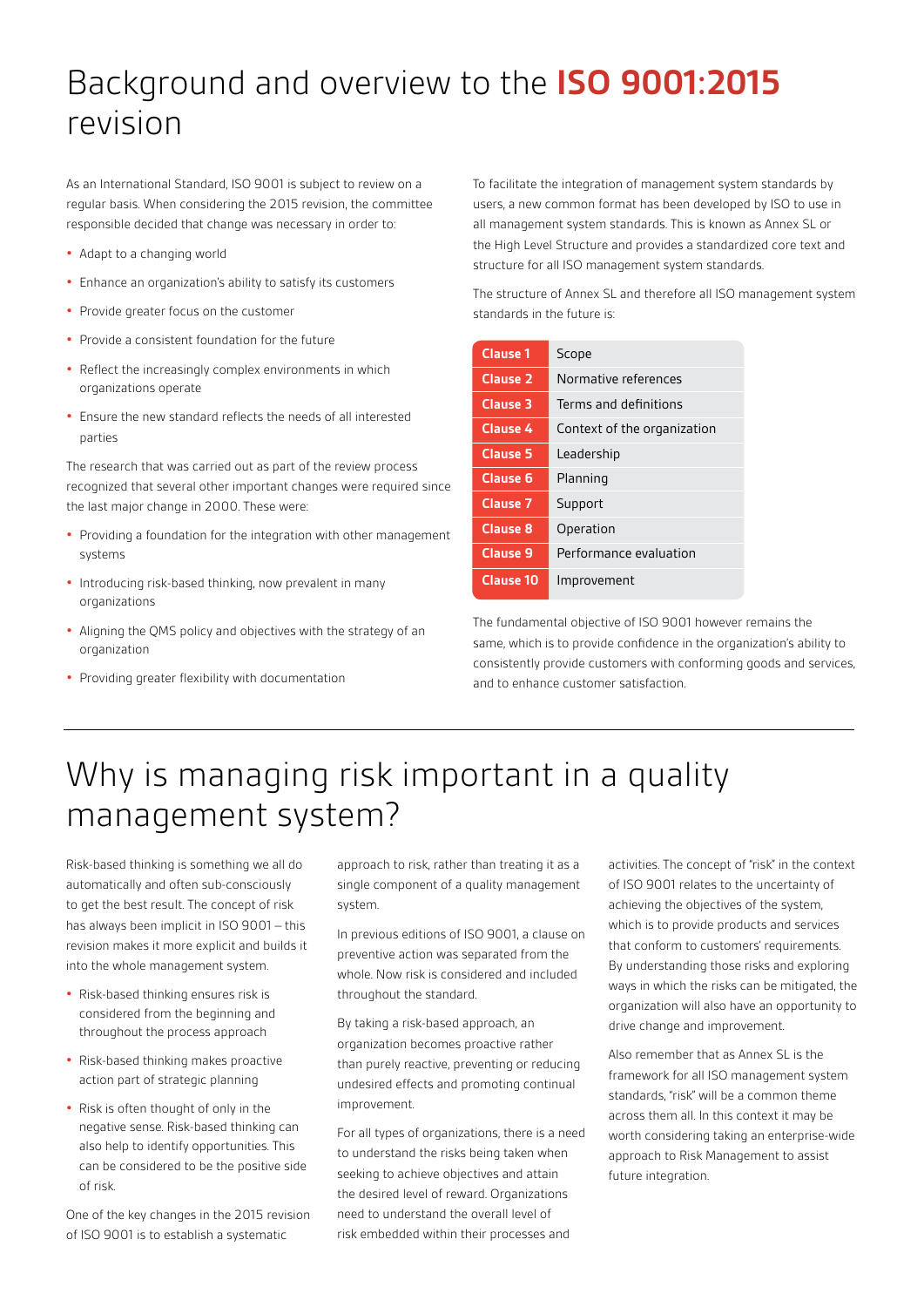# How is risk being incorporated into the new **ISO 9001:2015** standard?

In the Introduction the concept of risk-based thinking is explained.

In **Clause 4** the organization is required to determine the risks which can affect its ability to meet the system objectives. It recognizes that the consequences of risk are not the same for all organizations. For some, the consequences of delivering a non-conforming product are minor; for others the consequence can be fatal. So risk-based thinking means considering risk quantitatively as well as qualitatively, depending on the business context.

In **Clause 5** top management is required to demonstrate leadership and commit to ensuring that risks and opportunities that can affect the conformity of a product or service are determined and addressed.

In **Clause 6** the organization is required to take action to identify risks and opportunities, and plan how to address the identified risks and opportunities.

**Clause 8** looks at operational planning and control. The organization is required to plan, implement and control its processes to address the actions identified in Clause 6.

In **Clause 9** the organization is required to monitor, measure, analyze and evaluate the risks and opportunities.

In **Clause 10** the organization is required to improve by responding to changes in risk.

So in effect we have the PDCA (Plan, Do, Check, Act) cycle applied to risk.



Monitor your plans through measurents, internal audit and reporting

plan to mitigate risks., through communication, training and controls

# What are the benefits?

The outputs from successful risk management include compliance, assurance and enhanced decision-making. These outputs will provide benefits by way of improvements in the efficiency of operations, effectiveness of tactics (change projects) and the efficacy of the strategy of the organization.

By considering risk throughout the organization, the likelihood of achieving the stated objectives is improved, output is more consistent and customers can be confident that they will receive the expected product or service.

Risk-based thinking therefore:

- **•** Establishes a proactive culture of improvement
- **•** Assures consistency of quality of goods or services
- **•** Improves customer confidence and satisfaction
- **•** Builds a strong knowledge base
- **•** Proactively improves operational efficiency and governance
- **•** Builds stakeholder confidence in the use of risk techniques
- **•** Enables organizations to apply management system controls to analyze risk and minimize losses
- **•** Improves management system performance and resilience
- **•** Enables organizations to respond to change effectively and protect their business as they grow